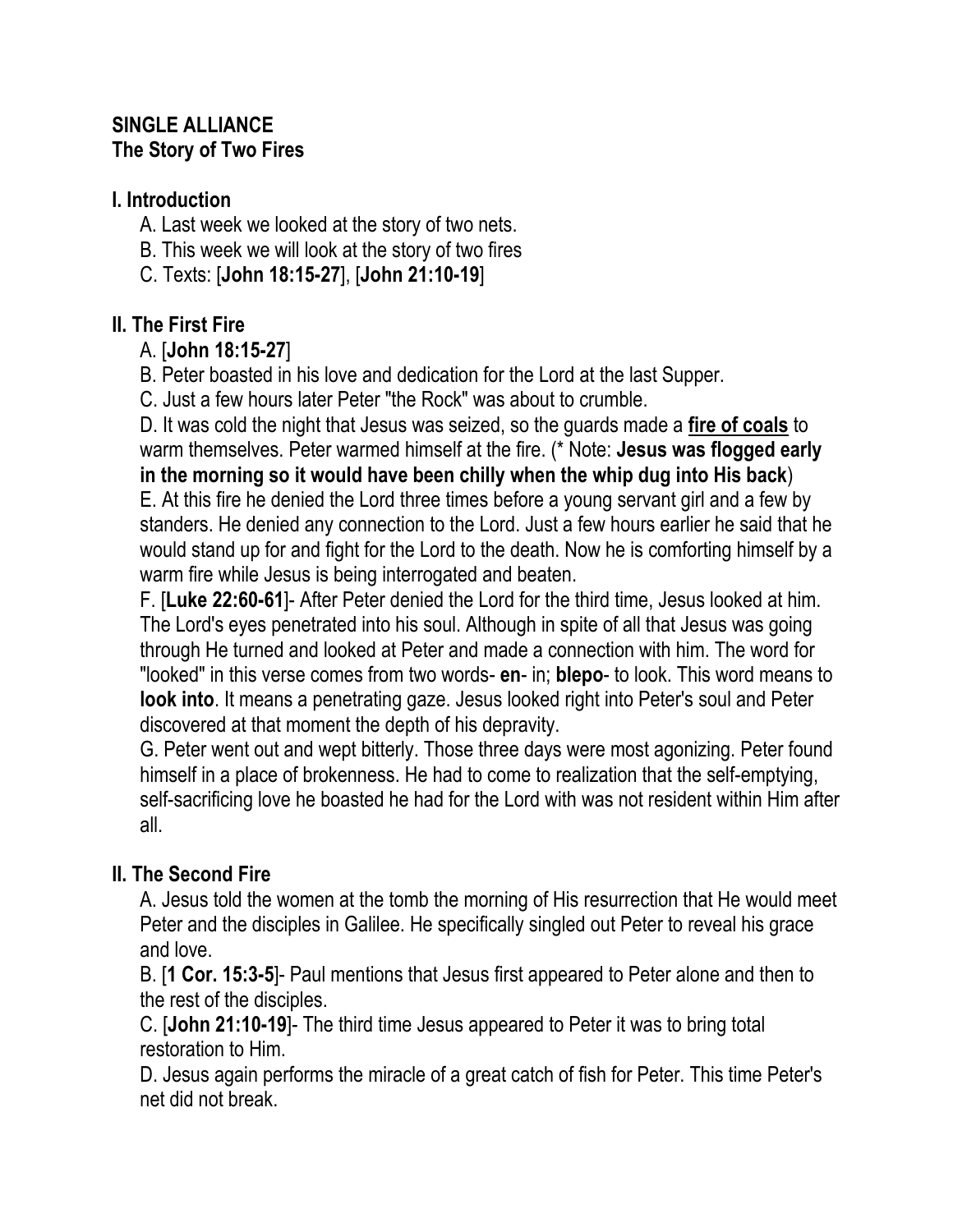E. Once the fish were hauled to the shore Peter finds that the Lord had a **fire of coals** (the exact same words for the fire where Peter denied the Lord) prepared for him. F. At the first fire of coals he denied connection to the Lord three times. The Lord prepared another fire of coals for him to re-affirm his connection to the Lord. He gives Peter three opportunities for the three times he denied the Lord.

H. Three times the Lord asks Peter if he loved Him. These three times again are in correlation to the three times he denied the Lord. He asks three questions to descend in order. These questions are also to display the change in Peter's heart and life.

1. **Do you love [agape] me MORE THAN THESE**? Jesus uses the Gr. word Agapeself-emptying, self-sacrificing love. He adds the phrase "more than these". At the last supper Peter boasted he was more committed to the Lord that all the other disciples. He showed his great pride in this statement.

a. Peter replied that he loved the Lord. He used the lesser word for love- phileoto be fond towards. Peter no longer boasted of a great sacrificing love and no greater love than anyone else. He left off the phrase "more than these"

2. **Do you love [agape] me**? Jesus asks the same question using agape but now leaves out the extra phrase- "more than these"

a. Again Peter replied that he loved the Lord. Again he uses the lesser word phileo.

3. **Do you love [phileo] me**? Jesus now changes the Greek word for love from agape to phileo.

a. Peter replies that he loved the Lord. He again used the word phileo. I. Peter now realized what he was capable of, and what he was not capable of. He knew what sin he was able to commit and what was not resident naturally inside himself. He could not love the Lord as he should. Peter knew that agape love was not native to his own soil, his own flesh. It was foreign to Him, but it was resident in the Lord who loved Him. Peter was to learn now what the Lord could do for, in, and through him because of His love for him.

J. After each question, the Lord gave Peter a commission which extended beyond catching men but to feeding His lambs and sheep. Before Peter was broken of self-will, pride, and legalism he was not fit to do either. His net had broken and he was only concerned about taking care of himself. The grace and love of God for Peter prepared him for the Lord's work of catching fish and feeding sheep. God's grace strengthened both his net and provided overflowing sustenance for others to feed on.

### **III. Boasting in the Lord's Love**

A. Before Peter was broken he boasted of his love for the Lord. After he was broken he now boasted in the Lord's love for Him.

B. Peter and John were often together but what took Peter a great fall to learn, John had learned before the last supper.